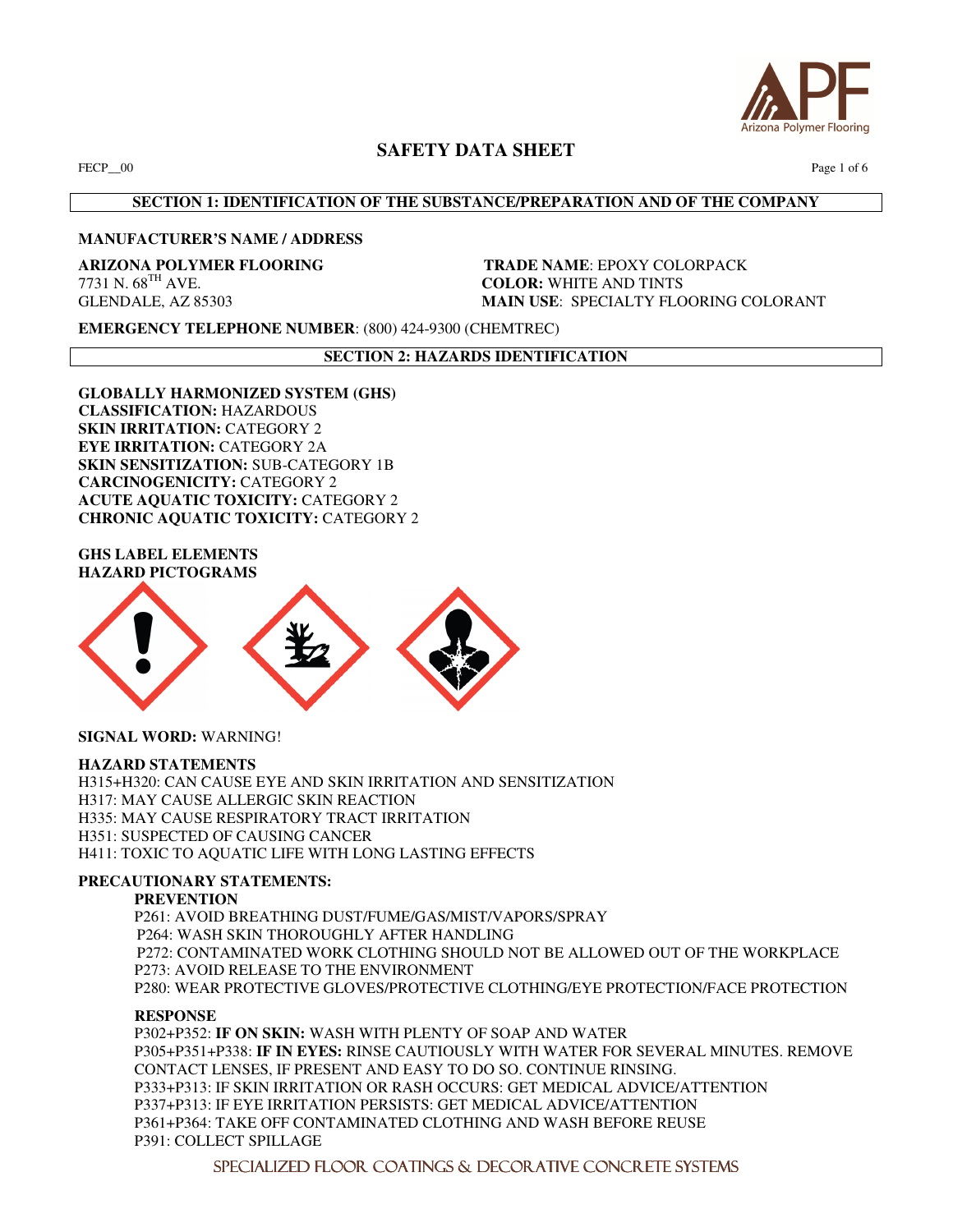

FECP $\_\,\!\!\!00$  Page 2 of 6

# **SECTION 2: HAZARDS IDENTIFICATION CON'T.**

#### **DISPOSAL**

P501: DISPOSE OF CONTENTS/CONTAINER TO AN APPROVED WASTE DISPOSAL PLANT

#### **OTHER HAZARDS**

NO DATA AVAILABLE

#### **SECTION 3: COMPOSITION/INFORMATION ON INGREDIENTS**

| <b>HAZARDOUS INGREDIENTS</b>                     | $Wt, \%$  | <b>CAS Number</b> |
|--------------------------------------------------|-----------|-------------------|
| 4.4'-ISOPROPYLDIPHENOL-EPICHLOROHYDRIN COPOLYMER | $30 - 60$ | 025068-38-6       |
| TITANIUM DIOXIDE                                 | $0 - 70$  | 013463-67-7       |
| <b>IRON</b> (III) OXIDE                          | $0-10$    | 001309-37-1       |
| <b>CARBON BLACK</b>                              | $0-10$    | 001333-86-4       |
|                                                  |           |                   |

**SECTION 4: FIRST AID MEASURES** 

**GENERAL**: REMOVE PERSON FROM AFFECTED AREA AND MAKE COMFORTABLE. TREAT SYMPTOMATICALLY.

**EYES**: FLUSH WITH WATER FOR 15 MINUTES. GET MEDICAL ATTENTION.

**SKIN**: REMOVE PRODUCT AND FLUSH AFFECTED AREA WITH WATER FOR 15 MINUTES. IF IRRITATION PERSISTS GET MEDICAL ATTENTION.

**INHALATION**: MOVE TO FRESH AIR. GIVE ASSISTED RESPIRATION IF BREATHING HAS STOPPED OR IS LABORED (CALL A PHYSICIAN).

**INGESTION**: GIVE 3 – 4 GLASSES OF WATER OR MILK IF PERSON CONSCIOUS. **DO NOT INDUCE VOMITING!** OBTAIN MEDICAL CARE AND TREATMENT.

# **SECTION 5: FIRE FIGHTING MEASURES**

**FLASH POINT**: 93°C (199°F) TCC **CONDITIONS OF FLAMMABILITY**: NA

**FLAMMABLE LIMITS**: **LEL**: ND **UEL**: ND

**OSHA CLASS**: NOT REGULATED **AUTO IGNITION TEMP**: ND

HAZARDOUS COMBUSTION PRODUCTS: CO, CO<sub>2</sub>, ALDEHYDES, ACIDS

**SENSITIVITY TO IMPACT**: ND

**SENSITIVITY TO STATIC DISCHARGE**: ND

**EXTINGUISHING MEDIA**: IGNITION MAY GIVE RISE TO A CLASS B FIRE. IN CASE OF FIRE USE: WATER FOG, CARBON DIOXIDE, DRY CHEMICAL, ALCOHOL FOAM.

**SPECIAL FIRE FIGHTING PROCEDURES**: WEAR SELF-CONTAINED BREATHING APPARATUS AND PROTECTIVE CLOTHING. WATER SPRAY IS USEFUL IN COOLING FIRE-EXPOSED VESSELS AND IN DISPERSING VAPORS.

**UNUSUAL FIRE AND EXPLOSIVE HAZARDS**: MAY GENERATE TOXIC OR IRRITATING COMBUSTION PRODUCTS. SUDDEN REACTION AND FIRE MAY RESULT IF PRODUCT IS MIXED WITH AN OXIDIZING AGENT.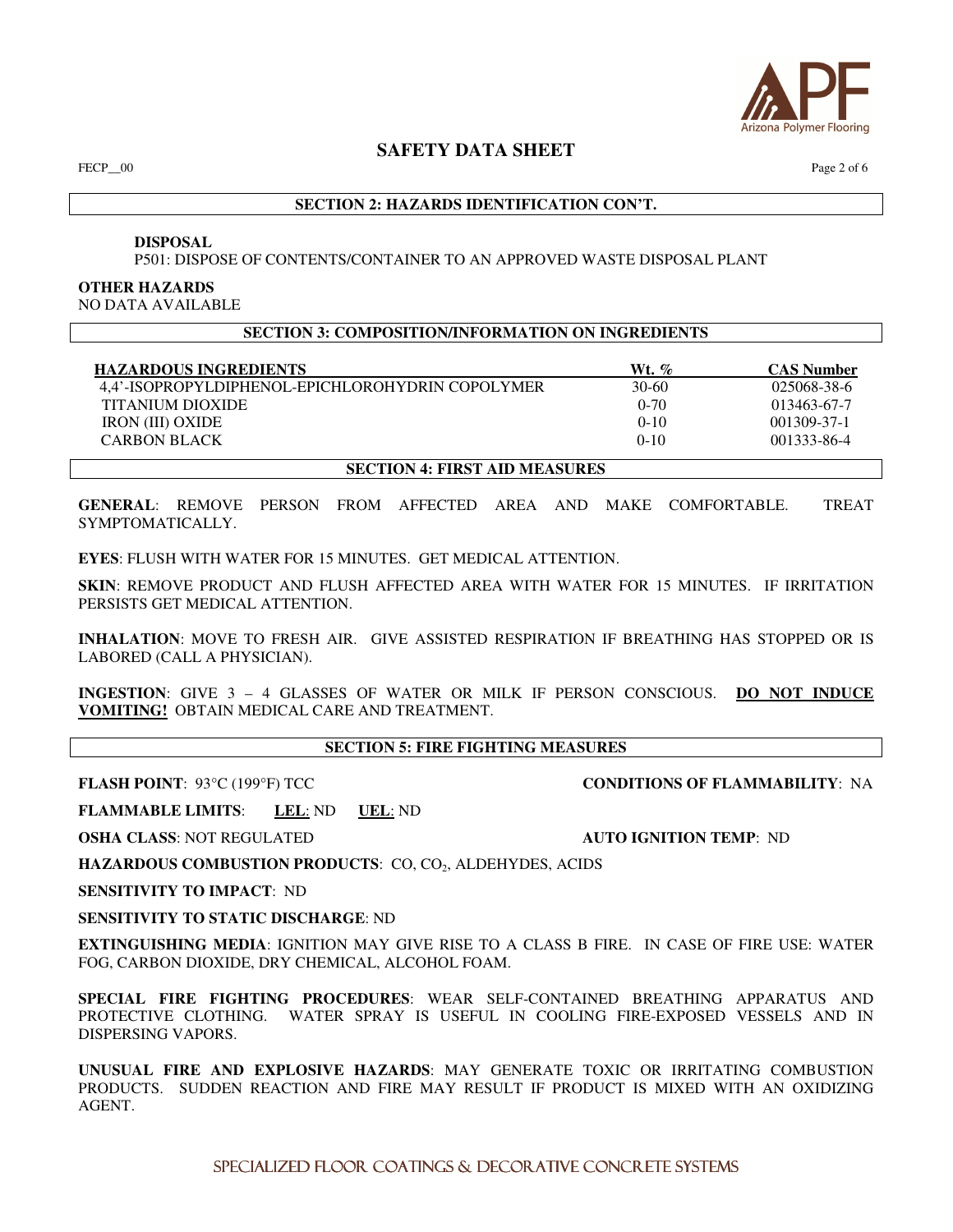

 $FECP\_00$  Page 3 of 6

# **SECTION 6: ACCIDENTAL RELEASE MEASURES**

**STEPS TO BE TAKEN IN CASE MATERIAL IS RELEASED OR SPILLED:** SHUT OFF SOURCES OF IGNITION. COVER SPILLS WITH ABSORBENT. PLACE IN METAL CONTAINERS FOR RECOVERY OR DISPOSAL. PREVENT ENTRY INTO SEWERS, STORM DRAINS, AND WATERWAYS.

# **SECTION 7: HANDLING AND STORAGE**

**GENERAL**: STORE IN COOL, WELL VENTILATED AREAS. KEEP AWAY FROM HEAT AND OPEN FLAMES. AVOID PROLONGED INHALATION OF HEATED VAPORS OR MISTS. AVOID PROLONGED SKIN CONTACT.

**STORAGE**: AVOID TEMPERATURE EXTREMES. STORE AWAY FROM EXCESSIVE HEAT, FROM SOURCES OF IGNITION AND FROM REACTIVE MATERIALS.

#### **SECTION 8: EXPOSURE CONTROL/PERSONAL PROTECTION**

**EXPOSURE LIMITS (ppm) INGREDIENTS (CAS) OSHA ACGIH OTHER TWA STEL TWA STEL**   $025068-38-6$  NE NE NE NE NE<br>  $013463-67-7$   $10mg/m<sup>3</sup>$  ND  $10mg/m<sup>3</sup>$  ND  $013463-67-7$  10mg/m<sup>3</sup>  $10 \text{mg/m}^3$  ND (SEE NOTE 1) 001309-37-1  $5mg/m<sup>3</sup>$  $ND$  5mg/m<sup>3</sup> ND (SEE NOTE 1) 001333-86-4  $3.5 \text{mg/m}^3$  ND  $3.5 \text{mg/m}^3$ ND (SEE NOTE 1)

 **LEGEND**: (M) MAX. EXPOSURE LIMIT; (S) OCCUPATIONAL EXP. LIMIT; (R) SUPPLIERS REC. LIMIT, (+) PERCUTANEOUS RISK NOTE 1: VALUES MEANINGFUL ONLY WHEN HARDENED PRODUCT IS ABRADED, GROUND, ETC.

**ENGINEERING CONTROLS**: NO SPECIFIC CONTROLS NEEDED. GENERAL AND LOCAL EXHAUST RECOMMENDED.

**RESPIRATORY PROTECTION**: NONE REQUIRED IN ADEQUATELY VENTILATED AREAS. IF VAPOR CONCENTRATION EXCEEDS 20ppm FOR LONGER THAN 15 MINUTES, A NIOSH APPROVED RESPIRATOR FOR ORGANIC VAPORS IS RECOMMENDED.

**PROTECTIVE GLOVES**: NITRILE RUBBER

**EYE PROTECTION**: SPLASH-PROOF GOGGLES OR CHEMICAL SAFETY GLASSES

**OTHER PROTECTIVE EQUIPMENT**: LONG SLEEVED SHIRTS AND TROUSERS. EMERGENCY SHOWERS AND EYE WASH STATIONS SHOULD BE READILY ACCESSIBLE.

| <b>SECTION 9: PHYSICAL AND CHEMICAL PROPERTIES</b>         |                                                 |  |
|------------------------------------------------------------|-------------------------------------------------|--|
| <b>BOILING POINT:</b> $>120^{\circ}C$ (199°F)              | <b>SPECIFIC GRAVITY:</b> $1.2-2.0$              |  |
| <b>VAPOR PRESSURE:</b> < $0.13$ kPA @ $20^{\circ}C$ (68°F) | <b>MELTING POINT: ND</b>                        |  |
| <b>VAPOR DENSITY: ND</b><br>$(AIR = 1)$                    | EVAPORATION RATE: $<1$<br>$(BUTYL ACETATE = 1)$ |  |
| <b>SOLUBILITY IN WATER: INSOLUBLE</b>                      | pH: NA                                          |  |
| <b>COEFFICIENT of WATER/OIL DISTRIBUTION: ND</b>           | <b>ODOR THRESHOLD: ND</b>                       |  |
| APPEARANCE AND ODOR: PIGMENTED PASTE, MILD ODOR            |                                                 |  |
| % VOLATILES BY VOLUME: 0%                                  | <b>%SOLIDS BY WEIGHT: 100%</b>                  |  |
|                                                            |                                                 |  |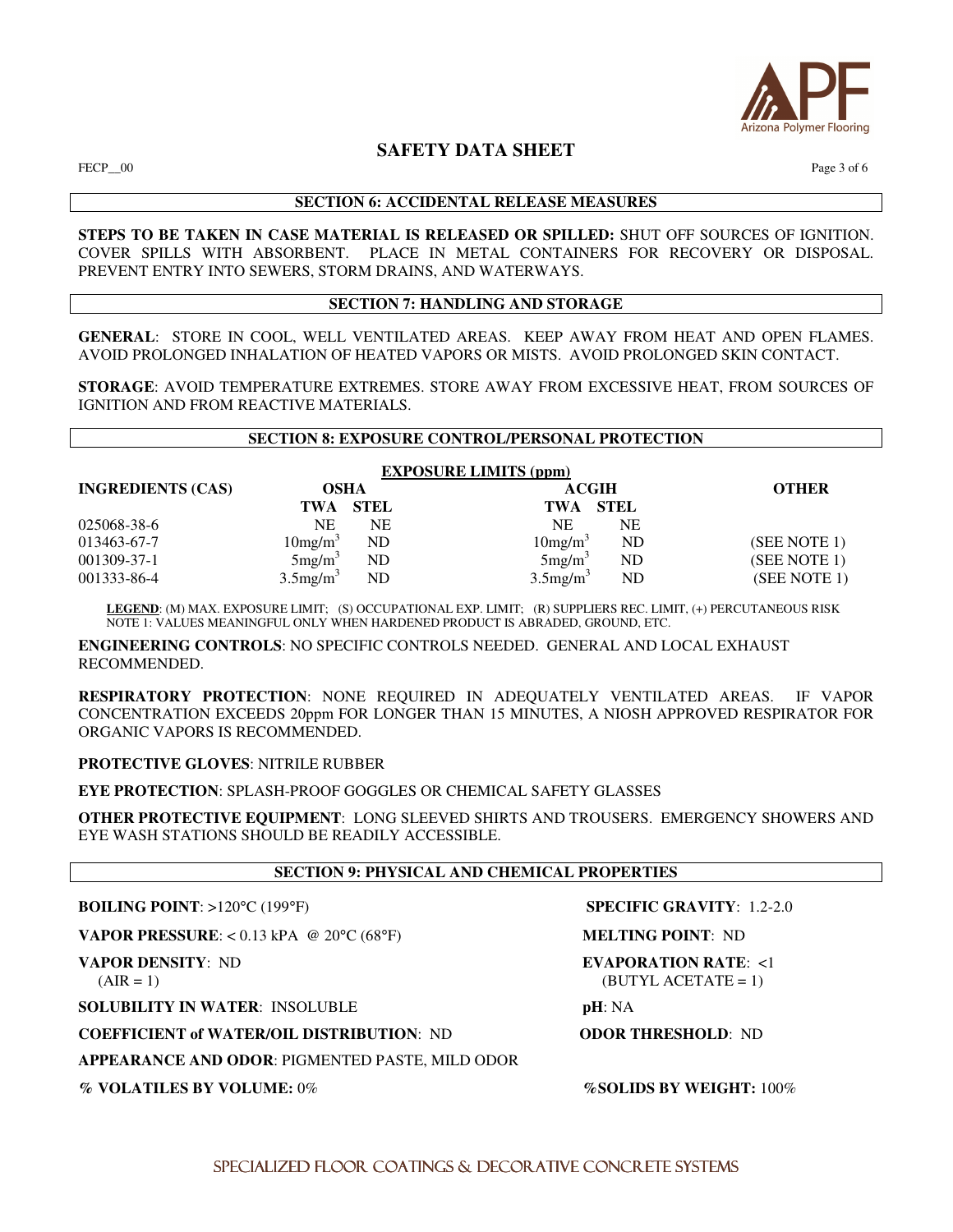

 $FECP\_00$   $Page 4 of 6$ 

# **SECTION 10: STABILITY AND REACTIVITY**

**STABILITY**: STABLE;

# **CONDITIONS TO AVOID**: NOT APPLICABLE (MATERIAL IS STABLE)

**INCOMPATIBILITY (MATERIAL TO AVOID):** OXIDIZING AGENTS (PERCHLORATES, NITRATES), STRONG ACIDS, HYPOCHLORITES, PEROXIDES.

# **HAZARDOUS DECOMPOSITION PRODUCTS: CO, CO2**

# **HAZARDOUS POLYMERIZATION (REACTIVITY**): WILL NOT OCCUR.

# **SECTION 11: TOXICOLOGICAL INFORMATION**

#### **ACUTE TOXICITY**

 **ACUTE ORAL TOXICITY**  VERY LOW TOXICITY IF SWALLOWED. HARMFUL EFFECTS NOT ANTICIPATED FROM SWALLOWING SMALL AMOUNTS

LD50, RAT >15,000 mg/kg

**ACUTE DERMAL TOXICITY**  PROLONGED SKIN CONTACT IS UNLIKELY TO RESULT IN ABSORPTION OF HARMFUL AMOUNTS

LD50, RABBIT 23,000 mg/kg

#### **ACUTE INHALATION TOXICITY**

AT ROOM TEMPERATURE, EXPOSURE TO VAPOR IS MINIMAL DUE TO LOW VOLATILITY. VAPOR FROM HEATED MATERIAL, MIST OR AEROSOLS MAY CAUSE RESPIRATORY IRRITATION.

LC50 HAS NOT BEEN DETERMINED

#### **SKIN CORROSION/IRRITATION**

PROLONGED CONTACT MAY CAUSE SKIN IRRITATION WITH LOCAL REDNESS REPEATED CONTACT MAY CAUSE SKIN IRRITATION WITH LOCAL REDNESS

**SERIOUS EYE DAMAGE/EYE IRRITATION** 

MAY CAUSE EYE IRRITATION CORNEAL INJURY IS UNLIKELY

#### **SENSITIZATION**

FOR SIMILAR MATERIAL(S): HAS CAUSED ALLERGIC SKIN REACTIONS IN HUMANS HAS DEMONSTRATED THE POTENTIAL FOR CONTACT ALLERGY IN MICE

FOR RESPIRATORY SENSITIZATION: NO RELEVANT DATA FOUND

**SPECIFIC TARGET ORGAN SYSTEMIC TOXICITY (SINGLE EXPOSURE)**  EVALUATION OF AVAILABLE DATA SUGGESTS THIS MATERIAL IS NOT AN STOT-SE TOXICANT

#### **SPECIFIC TARGET ORGAN SYSTEMIC TOXICITY (REPEATED EXPOSURE)**

EXCEPT FOR SKIN SENSITIZATION REPEATED EXPOSURES TO LOW MOLECULAR WEIGHT EPOXY RESINS OF THIS TYPE ARE NOT ANTICIPATED TO CAUSE ANY SIGNIFICANT ADVERSE EFFECTS.

**CARCINOGENIC DATA**: **NTP**: NONE **OSHA**: NONE **IARC**: YES, 2B

TERATOGENICITY: NO **MUTAGENICITY: NO** EMBRYOTOXICITY: NO SYNERGISTIC MATERIAL: NO

SPECIALIZED FLOOR COATINGS & DECORATIVE CONCRETE SYSTEMS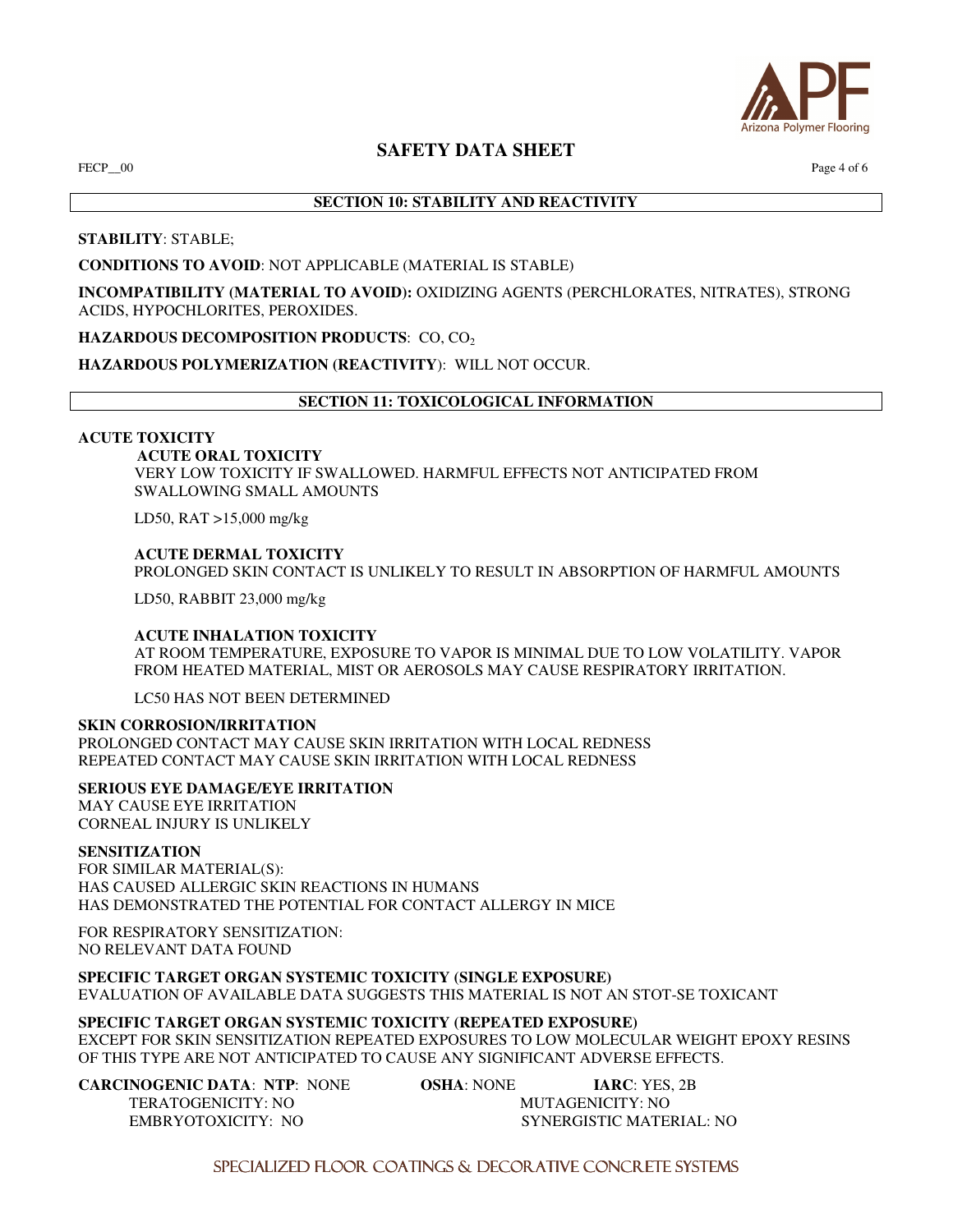

FECP $\_\,\!\!\!00$  Page 5 of 6

# **SECTION 12: ECOLOGICAL INFORMATION**

#### **TOXICITY**

## **ACUTE TOXICITY TO FISH**

MATERIAL IS MODERATELY TOXIC TO AQUATIC ORGANISMS ON AN ACUTE BASIS (LC50/EC50 BETWEEN 1 AND 10 mg/l IN THE MOST SENSITIVE SPECIES TESTED) LC50, ONCORHYNCHUS MYKISS (RAINBOW TROUT), SEMI-STATIC TEST. 96 HR, 2 mg/l

# **ACUTE TOXICITY TO AQUATIC INVERTEBRATES**

EC50, DAPHNIA MAGNA (WATER FLEA), STATIC TEST, 48 HR, 1.8 mg/l

# **ACUTE TOXICITY TO ALGAE/AQUATIC PLANTS**

ErC50, SCENEDESMUS CAPRICORNUTUM (FRESH WATER ALGAE), STATIC TEST, 72 HR, GROWTH RATE INHIBITION 11mg/L

#### **TOXICITY TO BACTERIA**

IC50, BACTERIA, 18 HR, RESPEIRATION RATES > 42.6 mg/l

# **CHRONIC AQUATIC TOXICITY CHRONIC TOXICITY TO AQUATIC INVERTEBRATES**

MATC (MAXIMUM ACCEPTABLE TOXICANT LEVEL), DAPHNIA MAGNA, SEMI STATIC TEST, 21 d, NUMBER OF OFFSPRING, 0.55 mg/l

# **PERSISTANCE AND DEGRADABILITY**

 **BIODEGARADABILITY:** BASED ON STRINGENT OECD TEST GUIDELINES, THIS MATERIAL CANNOT BE CONSIDERED READILY BIODEGRADABLE; HOWEVER, THESE RESULTS DO NOT NECESSARILY MEAN THAT THE MATERIAL IS NOT BIODEGRADABLE UNDER ENVIRONMENTAL CONDITIONS. 10 DAY WINDOW: NA **BIODEGRADATION:** 12% **EXPOSURE TIME:** 28 DAYS **METHOD:** OECD TEST GUIDELINE 302B OR EQUIVALENT

**THEORETICAL OXYGEN DEMAND:** 2.35 mg/mg ESTIMATED

**PHOTODEGRADATION** 

**TEST TYPE: HALF-LIFE** (INDIRECT PHOTOLYSIS) **SENSITIZER:** OH RADICALS **ATMOSPHERIC HALF-LIFE:** 1.92 HR **METHOD:** ESTIMATED

#### **BIOACCUMULATIVE POTENTIAL**

**BIOACCUMULATION:** BIOCONCENTRATION POTENTIAL IS MODERATE (BCF BETWEEN 100 AND 3000 OR LOG POW BETWEEN 3 AND 5) **PARTITION COEFFECIENT: N-OCTANOL/WATWER(LOG POW):** 3.242 @25°C ESTIMATED

#### **MOBILITY IN SOIL**

 POTENTIAL FOR MOBILITY IN SOIL IS LOW (Koc BETWEEN 500 AND 2000) GIVEN ITS VERY LOW HENRY'S CONSTANT, VOLATIZATION FROM NATURAL BODIES OF WATER OR MOIST SOIL IS NOT EXPECTED TO BE AN IMPORTANT FATE PROCESS **PARTITION COEFFICIANT (Koc**): 1800-4400 ESTIMATED

# **SECTION 13: DISPOSAL CONSIDERATIONS**

**WASTE DISPOSAL METHODS**: NOT A HAZARDOUS WASTE BY RCRA CRITERIA (40 CFR 261). PLACE IN AN APPROPRIATE DISPOSAL FACILITY IN COMPLIANCE WITH ALL FEDERAL, STATE AND LOCAL REGULATIONS.